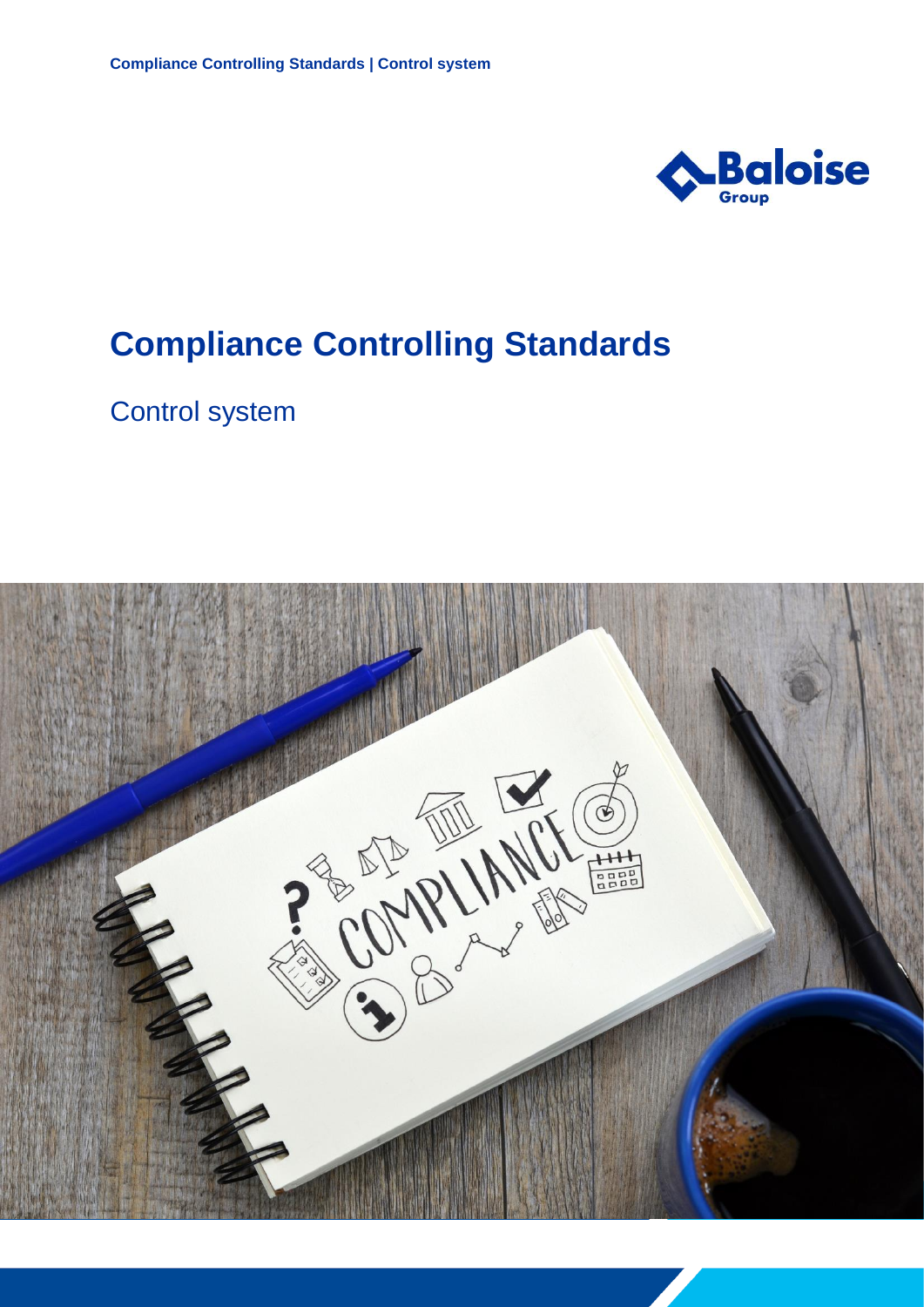## **Code of Conduct and directives**

As a responsible company, Baloise has a Code of Conduct in place that covers the essential legal and ethical rules for its employees. The Baloise Code of Conduct serves as a set of guidelines for the way we work and act every day and aims at ensuring that our employees comply with Baloise's ethical regulations and principles.

The general principles of the Code of Conduct are set out in concrete terms in various guidelines and principles.

## **Compliance Controlling Standards**

The Baloise Compliance Controlling Standards are an internal control system (ICS) designed to ensure our employees adhere to compliance requirements and our Code of Conduct.

Compliance identifies the fundamental areas within its sector that are most associated with risk (e.g. data protection, insiders, money laundering, competition law, economic sanctions, corruption, fraud and cross-border services) and includes them in the Compliance Controlling Standards. Since these types of risk may be subject to legal and societal changes, they are reviewed on an annual basis and amended or added to where necessary.

The Compliance Controlling Standards also include master controls for each compliance risk. These master controls are designed to be used by the business units to minimise risk when carrying out key controls. They are based on legal, internal, ethical and other guidelines and are intended to ensure regular reviews are carried out as to the implementation of these guidelines, using appropriate measures and controls. Typically, this requires company-wide controls, such as

directives and employee training sessions, and process controls.

Assessments of individual compliance risks and key control evaluations are carried out on a regular basis as part of the ICS process. This process and the assessment of individual compliance risks mean Compliance is closely linked to Risk Management.

The assessments are reviewed and consolidated by Group Compliance and submitted to the Corporate Executive Committee (CEC) and Board of Directors on a regular basis.

Compliance reporting allows Compliance, the CEC and the Board of Directors to identify, evaluate and monitor compliance risks and, where necessary, to take steps to minimise them.